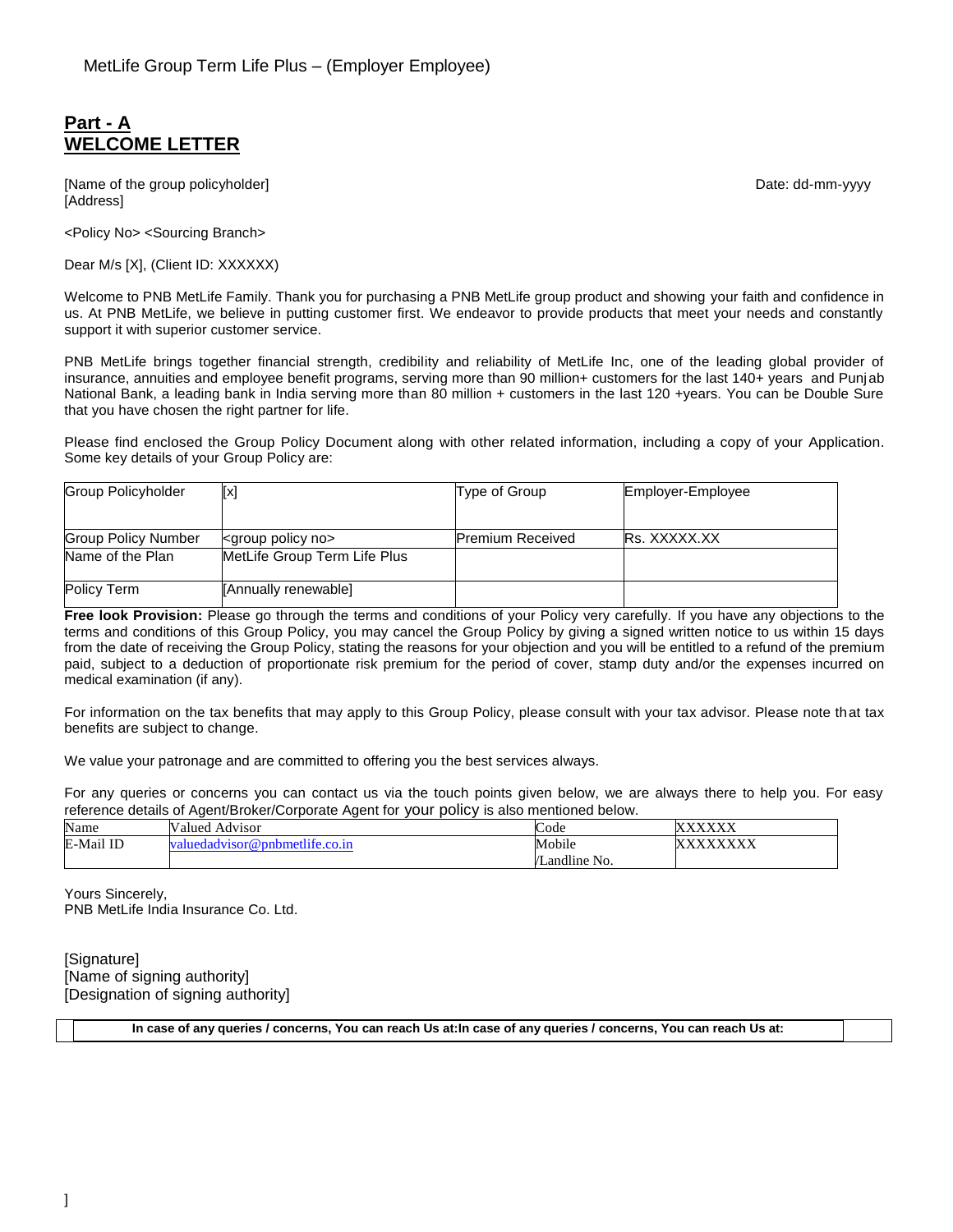| Call us at 1800-425-6969 (Toll   Email Us at<br>Free) Or 022-4179 0300 (8 am $-$   indiaservice@pnbmetlife.co<br>8 pm) / Fax: 022-4023 1225 | <u>.ın</u> | Visit<br>www.pnbmetlife.com<br>to<br>Reaister online l<br>online.<br>using your Customer ID &   www.pnbmetlife.com<br>Policy No. | Visit your nearest PNB MetLife<br>manage your policy   Office. Our address details are<br>available on |  |
|---------------------------------------------------------------------------------------------------------------------------------------------|------------|----------------------------------------------------------------------------------------------------------------------------------|--------------------------------------------------------------------------------------------------------|--|
|---------------------------------------------------------------------------------------------------------------------------------------------|------------|----------------------------------------------------------------------------------------------------------------------------------|--------------------------------------------------------------------------------------------------------|--|

# **Preamble**

## **MetLife Group Term Life Plus]**

This is a contract of group insurance between You and PNB MetLife India Insurance Company Limited. This contract of group insurance has been effected on receipt of the premium deposit and is based on the details in the Application received together with the other information, documentation and declarations received from You for effecting a life insurance contract on the lives of the persons named in the **Group Policy Schedule** below.

We agree to pay the benefits under this **Group Policy** on the occurrence of the insured event described in **Part C** of this **Group Policy**, subject to the terms and conditions of the **Group Policy**.

**On examination of the Group Policy, if You notice any mistake or error, please return the Policy document to Us in order that We may rectify the mistake/error**.

Signed by and on behalf of PNB MetLife India Insurance Company Limited

Authorized Signatory

## **Signed by and on behalf of**

## **PNB MetLife India Insurance Company Limited**

[Signature] [Name of signing authority] [Designation of signing authority]

| <b>Policy Schedule</b> |                                                      |
|------------------------|------------------------------------------------------|
| Name of the Plan       | [MetLife Group Term Life Plus]                       |
|                        |                                                      |
| Nature of the Plan     | [Non-linked, non-participating group insurance plan] |
|                        |                                                      |
| <b>UIN</b>             | [117N049V02]                                         |
|                        |                                                      |

| $\sim$<br><br>$\sim$ $\sim$ $\sim$<br>$\mathbf{r}$ | . <del>.</del><br>$-20$ | Date<br>$\mathbf{u}$<br>. | ---------         |  |
|----------------------------------------------------|-------------------------|---------------------------|-------------------|--|
| number                                             |                         | ıssue                     | . PP<br>700<br>oı |  |
|                                                    |                         |                           |                   |  |

## **1. Details of the Group Policyholder**

Name of the Group Policyholder

## **2. Group Policy Details**

| Date of Inception of the Group Policy |                                                         |
|---------------------------------------|---------------------------------------------------------|
| Annual Renewal Date                   |                                                         |
| Group Policy Term                     | One year from the Date of Inception of the Group Policy |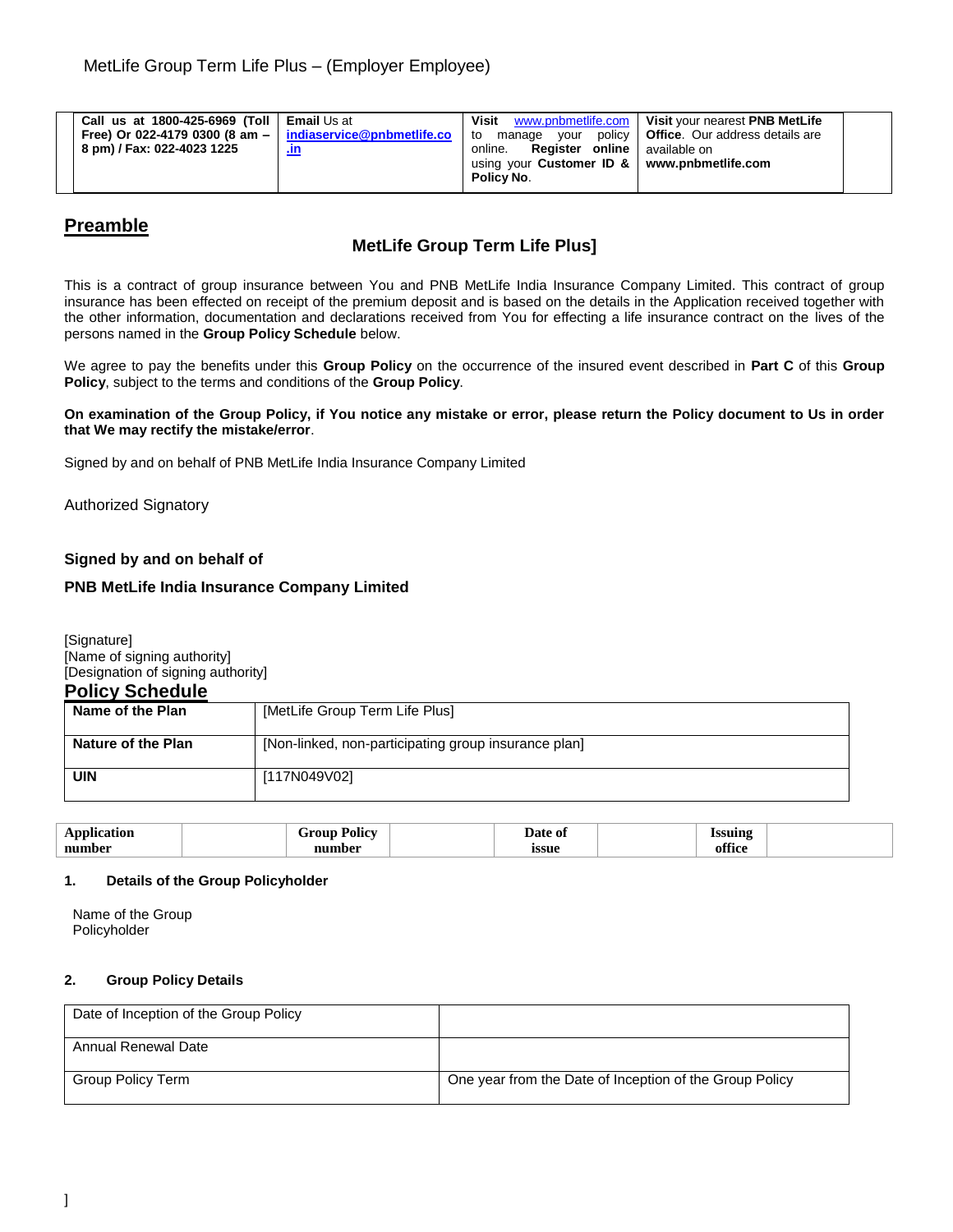| Free Cover Limit / Risk Cover Limit                    |                                                                                                                                                                   |
|--------------------------------------------------------|-------------------------------------------------------------------------------------------------------------------------------------------------------------------|
| Policy currency                                        |                                                                                                                                                                   |
| Riders Applicable                                      |                                                                                                                                                                   |
| Number of lives (at Date of Inception of Group Policy) |                                                                                                                                                                   |
| Initial Premiums                                       | Rs.                                                                                                                                                               |
| Received                                               |                                                                                                                                                                   |
| Service Tax/cess*                                      | Rs.                                                                                                                                                               |
| Total initial Premium received                         | Rs.                                                                                                                                                               |
| Initial Coverage Amount per Member                     | <sum assured="" coverage="" flat="" for=""></sum>                                                                                                                 |
| Initial Total Coverage Amount                          | Rs.                                                                                                                                                               |
| <b>Premium Due Dates</b>                               |                                                                                                                                                                   |
| Definition of Insured Member                           |                                                                                                                                                                   |
| <b>Risk Ceasing Age</b>                                |                                                                                                                                                                   |
| <b>Eligibility Criteria for Insured Members</b>        |                                                                                                                                                                   |
| <b>Special Provisions</b>                              | Accelerated Benefit Options <yes> / <no><br/>If yes, then % of Sum Assured payable on Terminal Illness<br/>being diagnosed: &lt;50%&gt; / &lt;100%&gt;</no></yes> |
| Whether 'Experience Refund' option is opted            | Yes / No                                                                                                                                                          |

## **3. Coverage Structure**

| <b>Grade Description</b> | Base Plan |
|--------------------------|-----------|
| Employee / Member Cover  |           |

### 4. **Contribution: Premiums to be borne by**

| Contribution | <b>Grade Name</b> | Base Plan |
|--------------|-------------------|-----------|
|              |                   |           |
|              |                   |           |

PH: Group Policyholder, IM: Insured Member

## **5. Details of Agent/Corporate Agent/Intermediary**

| Name                                |  |
|-------------------------------------|--|
| Appointment No. / License<br>number |  |
| Phone number                        |  |
| Address                             |  |
| Email address                       |  |

## **6. Premium Details**

| <b>Premium payment type</b> | [Regular Premium] |
|-----------------------------|-------------------|
| Premium amount              | Rs. <             |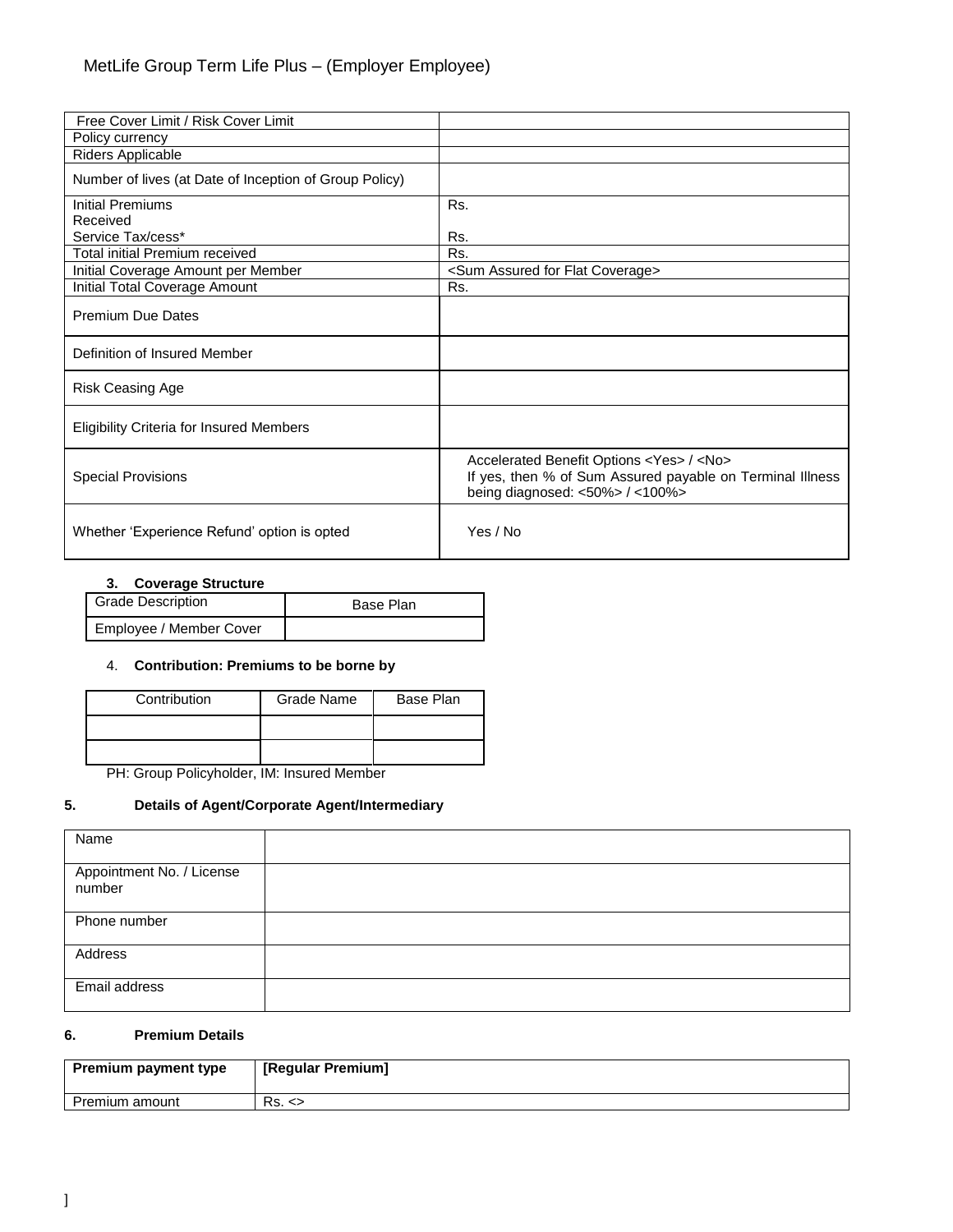| Service tax/cess*    |            |
|----------------------|------------|
| Total premium amount | $Rs. \leq$ |

 Premium amount paid by the **Group Policyholder** is inclusive of service tax and cess at prevailing rates. Premium amount is subject to change in case of any variance in the present rate of service tax or in the event of any new or additional tax/levy being made applicable/ imposed on the premium(s) competent authority. In case of any such variance in the present rate of service tax or cess or any new or additional tax/levy being imposed, the same shall be borne by the **Group Policyholder**.

# **PART- B**

# **DEFINITIONS APPLICABLE TO YOUR POLICY**

The words or terms below that appear in this **Group Policy** in initial capitals and **bold** type will have the specific meaning given to them below. These defined words or terms will, where appropriate to the context, be read so that the singular includes the plural, and the masculine includes the feminine.

- **1. Accelerated Benefit Option** means the option under this **Group Policy**, where, if opted by the **Insured Member,** either 50% or 100% of the **Sum Assured** as specified in the **Group Policy Schedule** is paid by **Us**, upon an **Insured Member** being diagnosed with a **Terminal Illness** and the balance amount (if any) would be paid to **You** / **Nominee** on the death of that **Insured Member**.
- **2. Age** means the age of the **Insured Member** as of last birthday.
- **3. Appointee** shall mean a person who is appointed by the **Insured Member** to receive the **Sum Assured** for and on behalf of the **Nominee**, if the **Nominee** is a minor on the date of the payment of the **Sum Assured** on the happening of the insured event.
- **4. Authority** means the Insurance Regulatory and Development Authority of India
- **5. Annual Renewal Date** means the date on which the **Group Policy** is due for renewal as stated in the **Group Policy Schedule**.
- **6. Date of Inception of the Group Policy** means the date on which this **Group Policy** is issued after **We** have accepted the risk under the **Application.** The **Date of Inception of the Group Policy** is shown in the **Schedule**.
- **7. Effective Date of Coverage** is same as the **Date of Inception of the Group Policy**
- **8. Eligible Member** means a person who meets and continues to meet all the eligibility criteria specified in the **Group Policy Schedule**.
- **9. Free Cover Limited** means insurance coverage provided by Us under all group polices issued to a **Group Policyholder**  upon satisfying **Our** eligibility criteria**.** The **Free Cover Limit** is stated in the **Group Policy Schedule**.
- **10. Group Policy** means this contract of insurance, as evidenced by the **Group Policy Document**.
- **11. Group Policy Schedule** means the policy schedule set out above that **We** have issued, along with any annexures, tables and/or endorsements, attached to it from time to time.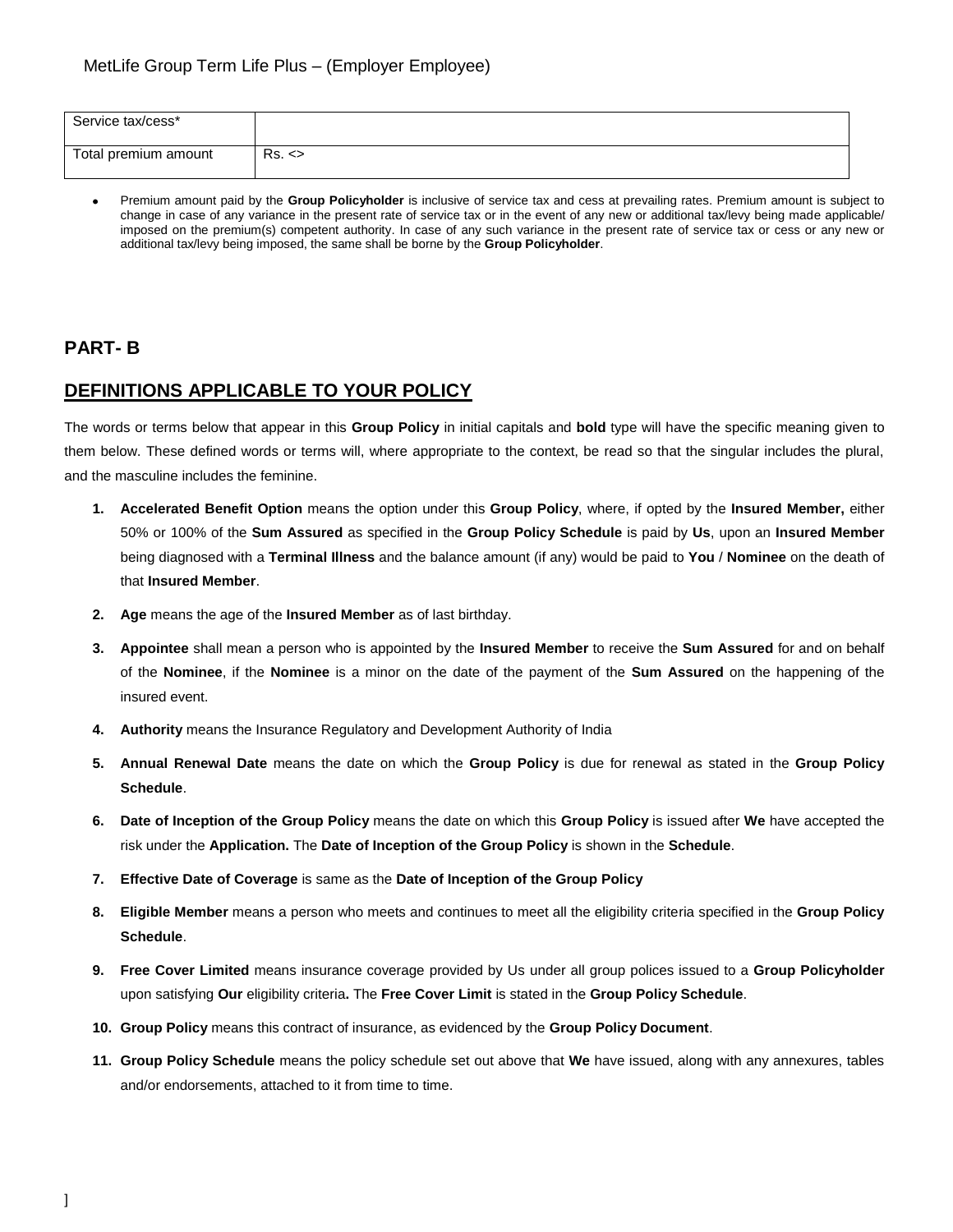- **12. Insured Member** means an **Eligible Member** who is named as a person insured in the **Group Policy Schedule**.
- **13. Policy Document** means this **Group Policy**, any endorsements in this document issued by **Us**, the **Group Policy Schedule**, the **Application** and the **Annexure**.
- **14. Nominee** means the person(s) named in the **Group Policy Schedule** to receive the benefits under the **Group Policy** in respect of the **Insured Member**.
- **15. Premium** means the payment of one of the regular periodic payments that **You** pay or agree to pay to **Us** for effecting or continuing the coverage under this **Group Policy** as stated in the **Group Policy Schedule**.
- **16. Premium Due Date** means the date on which the **Premium** becomes payable as stated in the **Group Policy Schedule**.
- **17. Rider** means the rider terms and conditions that are attached to and form a part of the **Group Policy**. The **Group Policy Schedule** will specify if any **Riders** are available and in force under the **Group Policy**.
- **18. Sum Assured** means the amount that **We** promise to pay upon the death of an **Insured Member** covered under this **Group Policy**.
- **19. Terminal Illness** means advanced or rapidly progressing incurable illness (excluding AIDS) certified by an attending consultant and **Our** Chief Medical Officer to the effect that life expectancy of the **Insured Member** is not greater than 6 months.
- **20. We**, **Us** or **Our** means PNB MetLife India Insurance Company Limited.
- **21. You** or **Your** means the **Group Policyholder** named in the **Group Policy Schedule**.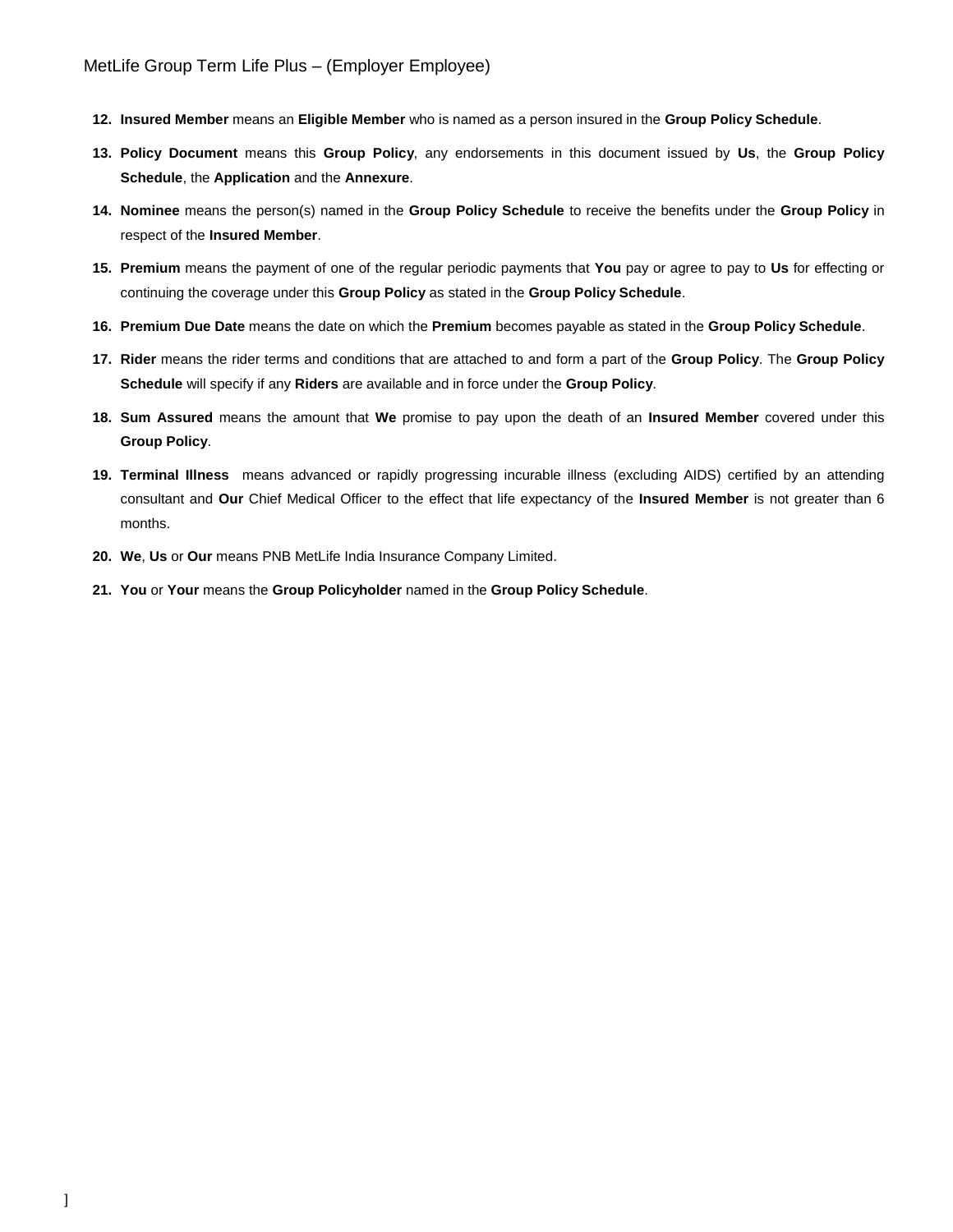# PART – C **POLICY FEATURES, BENEFITS & PREMIUM PAYMENT CONDITIONS**

### **1. Policy Features**

MetLife Group Term Life Plus is a non-linked, non-participating group insurance product. This **Group Policy** offers the benefits listed below and is renewable annually. The benefits will be payable subject to the terms and conditions of this **Group Policy**, including the Premium Payment Conditions set out below.

### **2. Commencement of Insurance Coverage for Insured Members**

- 2.1. For **Insured Members** whose total sum assured under all group policies held by the **Group Policyholder** with **Us** is less than or equal to the **Free Cover Limit**, the insurance coverage under this **Group Policy** shall commence on the **Effective Date of Coverage**.
- 2.2. For Insured Members 'Actively at work' clause stands as follows: Employees who are absent from work on medical ground for 10 or more continuous days (including the date of commencement of coverage) on the date of commencement of coverage are not actively at work. The coverage of all such employees will commence from the day they resume their work subject to acceptance of risk cover by the Company's Board approved underwriting policyFor an **Insured Member** whose total sum assured under all group policies held by the **Group Policyholder** with **Us** is greater than the **Free Cover Limit**, insurance coverage up to the **Free Cover Limit** shall commence on the later of the **Effective Date of Coverage** or the date of written acceptance by **Us** of evidence of satisfaction of **Our** tests of insurability in accordance with **Our** board approved underwriting policy. Eligibility of the **Insured Member** for receiving coverage for the **Sum Assured** above the **Free Cover Limit** shall be determined after completion of the Individual Underwriting and coverage for such amount shall commence only from the date of written acceptance by **Us**.
- 2.3. If Individual Underwriting cannot be completed due to the **Insured Member**'s inability to complete the process within the time period specified by **Us**, or **We** decline coverage for the **Sum Assured** above the **Free Cover Limit** based on the results of the Individual Underwriting, the **Sum Assured** of such **Insured Member** shall be restricted to the **Free Cover Limit**.

For the purpose of this provision, Individual Underwriting means the process of identifying and classifying the potential degree of mortality risk on the life of an individual **Insured Member** for whom the **Sum Assured** is in excess of the **Free Cover Limit**, in accordance with **Our** Board approved underwriting policy.

### 2.4. **Increase or Decrease in Insurance Coverage of Insured Members**

- 2.5. The **Sum Assured** with respect to an **Insured Member** may be increased or decreased during the term of the **Group Policy** due to change in the employment status of the **Insured Member**. **We** and **You** can mutually agree in writing on such other rules for the purpose increasing or decreasing the **Sum Assured** to the **Insured Member**.
- 2.6. For an **Insured Member**, whose total sum assured under all group policies held by the **Group Policyholder** with **Us** after an increase in **Sum Assured** is less than the **Free Cover Limit**, the increased cover shall take effect on the date the **Insured Member** becomes eligible for the increased coverage based on the rules as agreed by Us.
- 2.7. For an **Insured Member**, whose total sum assured under all group policies held by the **Group Policyholder** with **Us** after an increase in **Sum Assured** is greater than the **Free Cover Limit**, the eligibility of the **Insured Member** for the portion of the increased **Sum Assured** in excess of the **Free Cover Limit** shall be determined in accordance with the Individual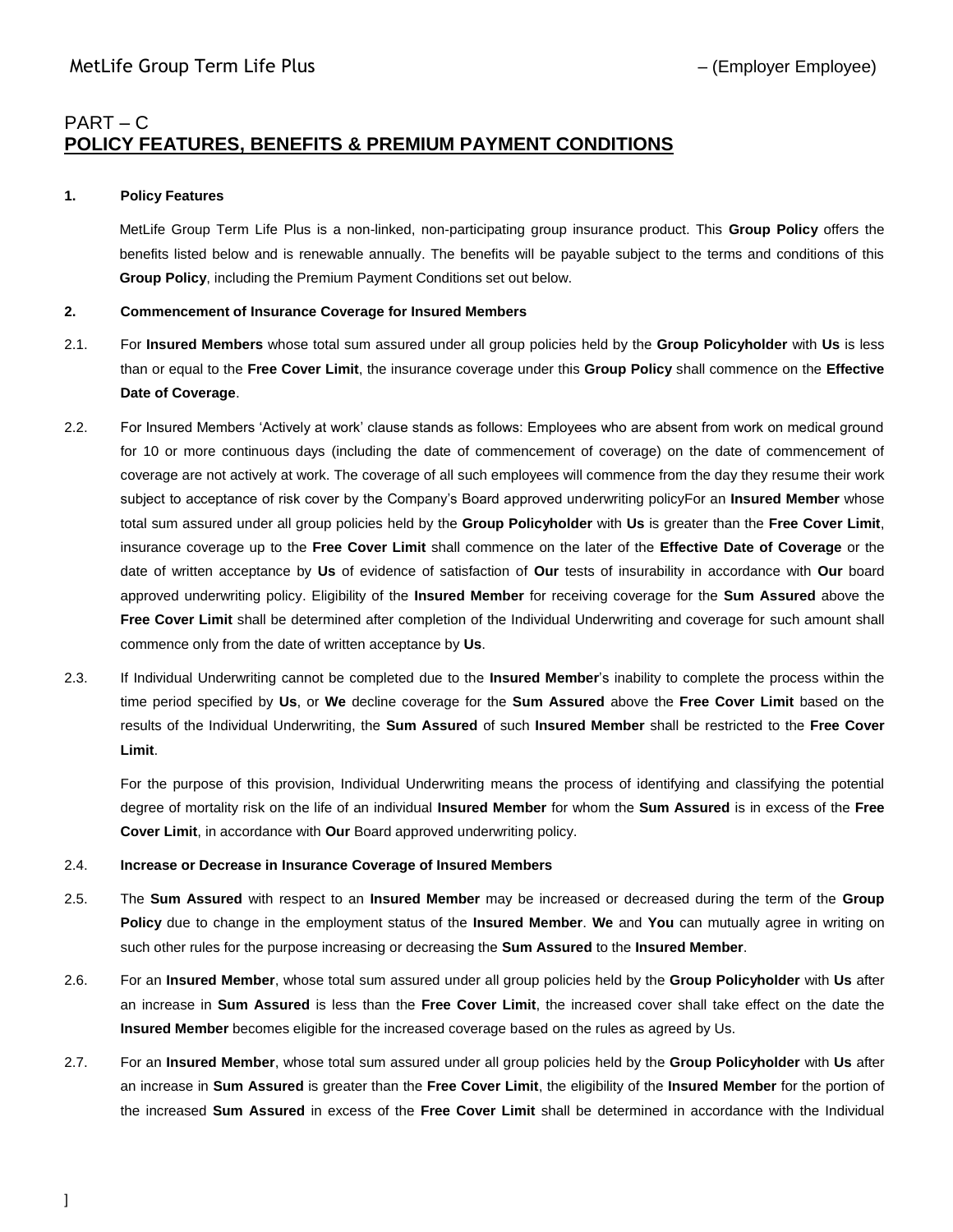Underwriting process set out above.

### **3. Policy Benefits**

### 3.1. **Death Benefit for Insured Members**

On the occurrence of the death of an **Insured Member** when the **Group Policy** is in force **We** will pay the **Nominee** the **Sum Assured** or the balance of the **Sum Assured** (if any), if any payment has already been made to **You** / **Nominee** under the **Accelerated Benefit Option**.

### 3.2. **Accelerated Benefit Option**

This benefit will be available only if the **Group Policy Schedule** specifies that the **Accelerated Benefit Option** is in force for the **Insured Member**.

On the **Insured Member** being diagnosed with a **Terminal Illness** when the **Group Policy** is in force **We** will pay **You** / **Nominee** the agreed percentage of the **Sum Assured** as specified in the **Group Policy Schedule**.

If the **Sum Assured** has been paid in full in respect of an **Insured Member** under the **Accelerated Benefit Option,** the **Insured Member** will be included as an **Insured Member** under the **Group Policy** on the next **Annual Renewal Date** only if the inclusion of that person as an **Insured Member** is in accordance with **Our** Board approved underwriting policy.

### 3.3. **Payment to Nominees**

Nomination should be in accordance with provisions of Section 39 of the Insurance Act 1938 as amended from time to time. A Leaflet containing the simplified version of the provisions of Section 39 is enclosed as Annexure to this **Group Policy** for your reference.

### 3.4. **Suicide Exclusion**

3.5. If the **Insured Member's** death is due to suicide (whether sane or insane at the time) within one year from the **Date of Inception of the Group Policy**, **Our** liability to make payment under the **Group Policy** will be limited to refunding 80% of the **Premium** received in respect of the **Insured Member**, without interest

This suicide exclusion will not be applicable if:

- (a) the group enrolled for this **Group Policy** is shifting from another life insurer or
- (b) all **Your** employees compulsorily participate under the **Group Policy** and the group has at least 1,000 **Insured Members** and the **Insured Members** cannot exercise any choice in terms of choosing the amount of coverage.

## **4. Premium Payment Conditions**

## 4.1. **Premium rate**

For **Insured Member(s)** with coverage above the **Free Cover Limit**, the final **Premium** rate(s) and **Premium** shall be determined after completion of the Individual Underwriting for the **Insured Member(s)**, and such final **Premium** rate shall be applicable only on the **Sum Assured** above the **Free Cover Limit** as stated in the **Group Policy Schedule**.

### 4.2. **Payment of Premium**

**You** shall pay the **Premium** in full by the **Premium Due Date** and in any event before the expiry of the grace period (a period of 15 days if the **Premium** is payable monthly and a period of 30 days if the **Premium** is payable in any other mode. If the **Premium** is not received in full at the expiry of the grace period the **Group Policy** shall lapse and insurance cover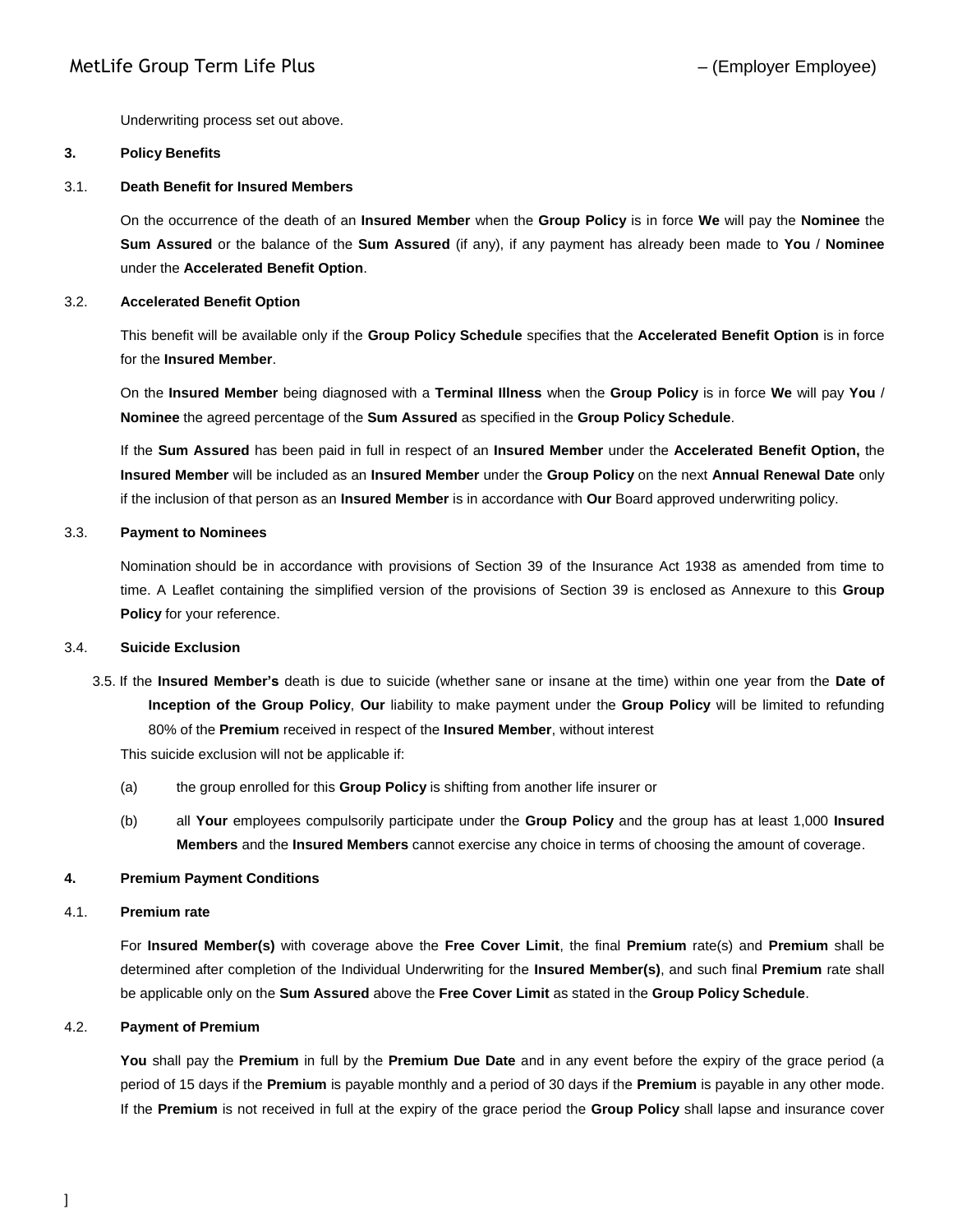under this **Group Policy** for all **Insured Members** shall forthwith terminate. Upon the **Insured Member's** death during the grace period, the benefits under this **Group Policy** shall be payable in full after deduction of the **Premium** due in respect of that **Insured Member**. For any new **Insured Member** covered by this **Group Policy**, a proportionate **Premium** shall be charged from the day he becomes an **Insured Member**, up to the next **Annual Renewal Date** or the next **Premium Due Date** whichever occurs first. Insurance cover for such **Insured Members** shall not commence unless such proportionate **Premium** is paid to **Us**.

## **5. Experience Refund:**

If the Group Policy Schedule specifies that an experience refund option has been availed of by the Group Policy Holder then the Group Policy Holder shall be entitled to an experience refund calculated on the following basis:

The experience refund would be calculated at the end of each Group Policy anniversary based on following formula. If there is any positive amount; the same can be adjusted against the Premium to be paid on renewal of the Group Policy or may be refunded as cash even if the Group Policy is not renewed with the Company.

Experience Refund =  $X\%$  \* (P – E- C – B- L)

Where:

- X % is the profit sharing factor as fixed by the Company.
- P = premiums received
- $E =$  expenses allocated
- C = incurred claims (both Reported and incurred but nor reported claims)
- B = Remuneration / Commission paid
- $L =$  losses carried forward from the previous year, if any

The losses shall be "carried forward" until they are set off completely i.e. until their value is reduced to zero subject to a maximum of 5 years from the end of the year when losses occurred.

While calculating experience refund, health extra and rider premiums are excluded. There will be a loading in the Premium rate for availing the experience refund feature. The experience refund option is only available to groups where the minimum number of life to be covered is not less than 1000 lives.

Experience Rating Adjustment percentage shall not exceed 90% for the Group Policy.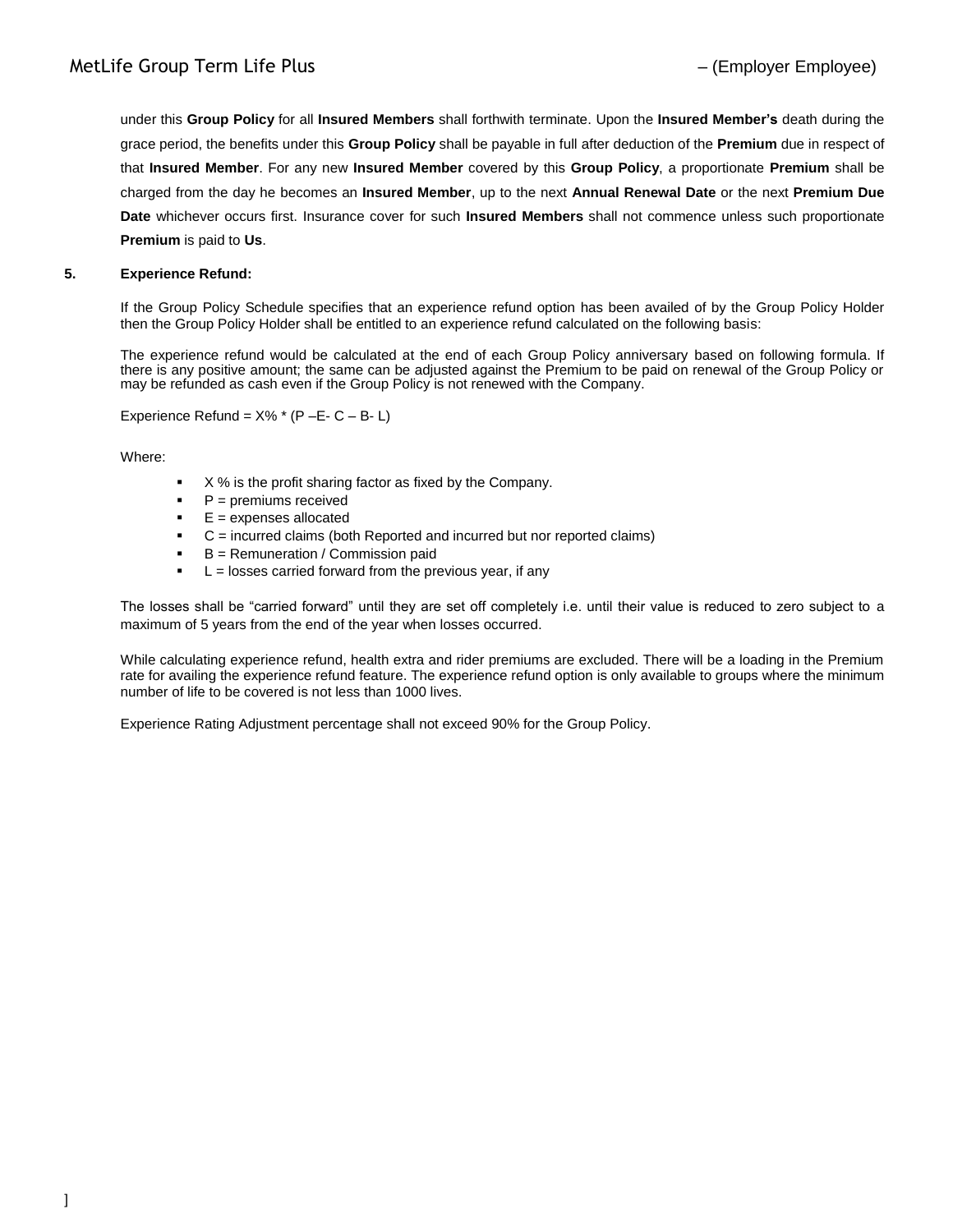# PART – D **GROUP POLICY SERVICING CONDITIONS**

**You are requested to refer to the Policy Servicing Conditions described below before making a request for Policy servicing to Us.**

### **1. Free Look Period**

- 1.1. **You** have a period of 15 days from the date of receipt of the **Group Policy** to review the terms and conditions of this **Group Policy**. If **You** have any objections to the terms and conditions, **You** may cancel the **group policy** by giving written notice to **Us** stating its reasons for objection and **You** will be entitled to a refund of the **Premium** received subject toa deduction of proportionate risk premium for the period of cover, stamp duty charges and/or the expenses incurred on medical examination (if any) of the **Insured Members** (if any). All rights under this **Group Policy** shall immediately stand extinguished at the cancellation of the **Group Policy**.
- 1.2. If the **Premium** is paid entirely by the **Insured Member** and the **Insured Member** disagrees with the terms and conditions of the **Group Policy**, he may cancel his coverage under the **Group Policy** by giving **Us** a written notice within 15 days of receiving confirmation of coverage stating the reasons for objection and **We** shall refund the **Premium** received in respect of such **Insured Member** after deducting stamp duty charges and expenses towards medical examination, if any, for that **Insured Member**.

### **2. Reinstatement**

The **Group Policy** may be reinstated within the earlier of 60 days from the date of lapse or within the next **Annual Renewal Date** provided that **You** give **Us** written notice for reinstatement along with the due **Premium** in full. The **Group Policy** will be revived in accordance with **Our** Board approved underwriting policy.

## **3. Group Policy Renewal**

- 3.1. This **Group Policy** shall be renewed on mutually agreed terms, on the **Annual Renewal Date**.
- 3.2. If **You** decide to renew the **Group Policy** with **Us**, **You** shall communicate the decision to **Us** in writing before the **Annual Renewal Date** and **You** shall make the payment towards applicable renewal **Premium** on the **Annual Renewal Date**.

## **4. New Members Addition**

After the **Date of Inception of the Group Policy** or the **Annual Renewal Date**, an **Eligible Member** shall become an **Insured Member** only after due intimation to **Us** and submission of all information and details in the form and manner specified by **Us** provided coverage of such **Insured Member** shall commence in accordance with **Part C**. **We** shall require evidence of insurability for providing the group life cover to the **Insured Members** in accordance with **Our** Board approved underwriting policy.

## **5. Claims Procedure**

Written notification of a claim shall be given to **Us** along with following information and documentation within 30 days of the death of an **Insured Member** or as soon thereafter as is reasonably possible:

- (a) Claimant statement in format prescribed by **Us**, duly completed.
- (b) Certified copy of the official death certificate issued by a competent authority acceptable to **Us**.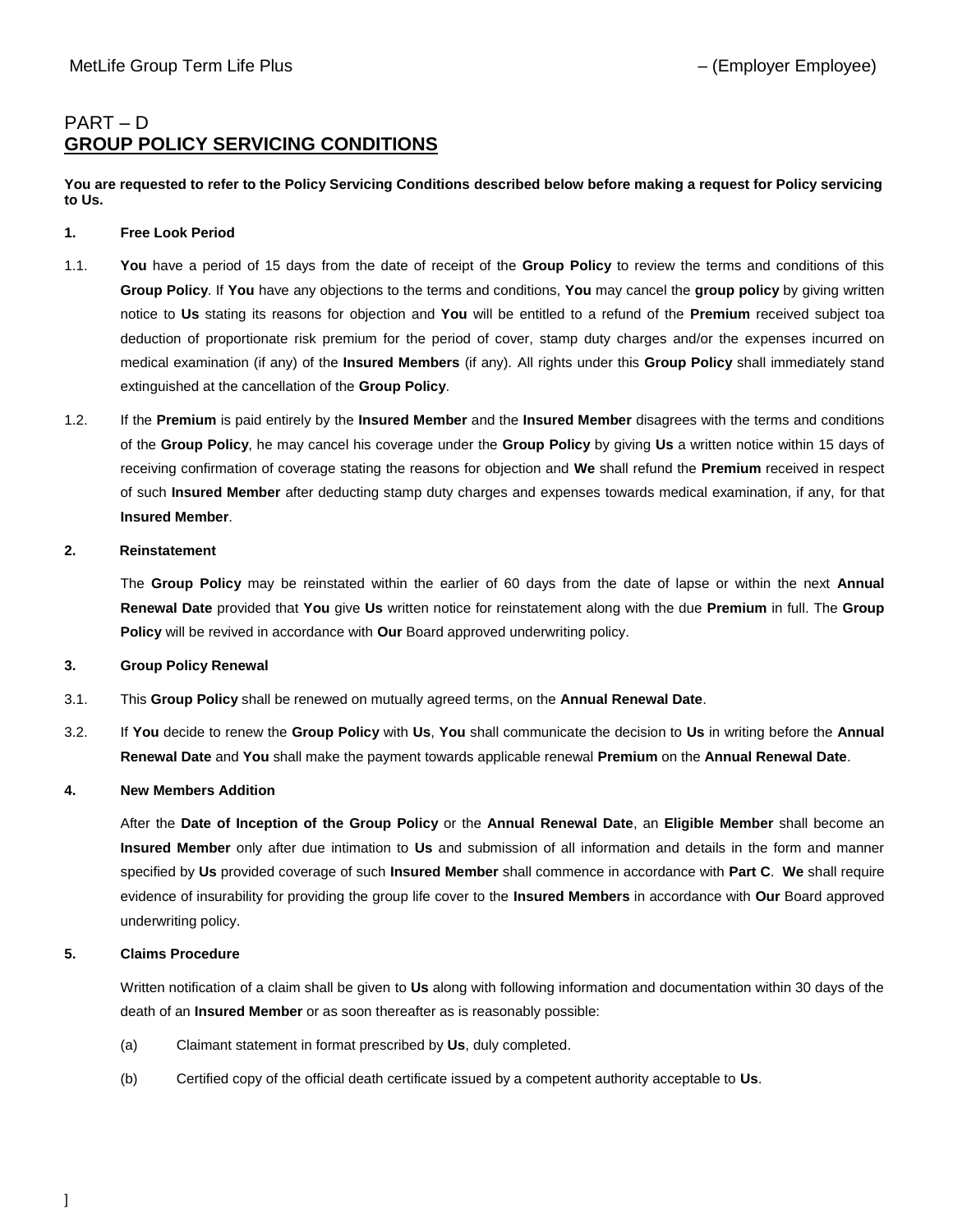- (c) Leave records of the **Insured Member**.
- (d) **Your** declaration and certificate that that the **Insured Member** was a member of **Your** group at the time of the death of **Insured Member**.
- (e) Last attending physician's certificate, in the format provided by the **Us**, if the death of the **Insured Member** is due to a natural cause.
- (f) Police inquest report and post mortem report if the death of the **Insured Member** is due to an unnatural cause.
- (g) Certification of the details of the **Nominee** (if any).
- (h) Any additional document(s) as required by **Us**.

Written notification of claims for payment of the **Accelerated Benefit Option** shall be given to **Us** along with following information and documentation within 30 days of the **Insured Member** being conclusively diagnosed with the **Terminal Illness** or as soon thereafter as is reasonably possible:

- (a) Claimant statement in format prescribed by **Us**.
- (b) Leave records of the **Insured Member**.
- (c) **Your** declaration and certificate that that the **Insured Member** is a member of **Your** group at the time of the conclusive diagnosis of the **Terminal Illness**.
- (d) Last attending physician's certificate, in the format provided by the **Us**.
- (e) Certification of the details of the **Nominee** (if any).
- (f) Any additional document(s) as required by **Us**.

In the event of delay in intimation of a claim to **Us**, due to reasons beyond **Your**/claimant's control, **We** may condone such delay on merits.

### **6. Provision of Information**

**You** shall furnish **Us** with all particulars relevant to the **Group Policy** and to the operation of this **Group Policy** and the particulars so furnished may be accepted by **Us** as conclusive. **You** shall also furnish the relevant particulars to **Us** upon an **Insured Member** or a **Nominee** becoming entitled to receive the benefits under the **Group Policy**, and **We** shall pay the appropriate benefits. Proof of existence and identity of the **Insured Member** or the **Nominee**, as the case may be shall be furnished to **Us** before the payment of benefit is made.

### **7. Termination of the Group Policy**

- 7.1. Coverage under this **Group Policy** for all **Insured Members** shall terminate on the occurrence of the earliest of the following:
	- (a) Expiration as a result of non-payment of **Premium** due within the grace period or non-payment of renewal **Premiums** on the **Annual Renewal Date** as set out in **Part C**.
	- (b) **Termination of the Group Policy by the Group Policyholder.**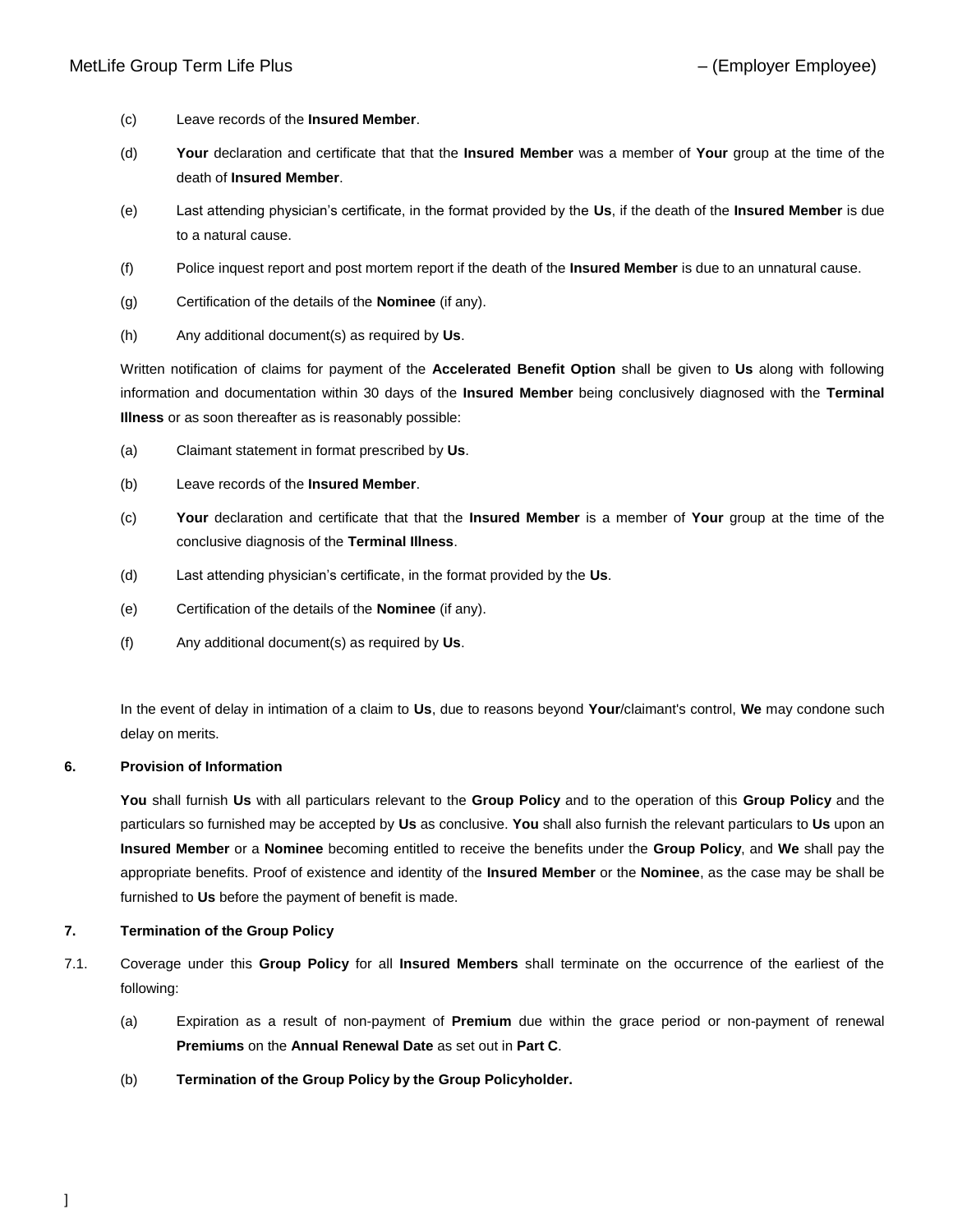**You** may terminate this **Group Policy** by giving **Us** at least 30 days written notice. If the **Group Policy** is terminated by **You**, 100% of the unexpired **Premium** shall be refunded without interest, provided however in the event of such termination, the **Insured Member(s)** shall have the option to continue the risk cover on an individual basis till the expiry of the coverage.

- 7.2. Coverage of an **Insured Member** shall terminate automatically on the occurrence of earliest of the following:
	- (a) The **Insured Member's** death;
	- (b) Settlement of an **Accelerated Benefit Option** claim in respect of the **Insured Member** (if applicable), provided that the entire **Sum Assured** has been paid under the **Accelerated Benefit Option** claim;
	- (c) The date the **Insured Member** ceases to be an **Eligible Member** or resigns / retires / voluntarily withdraws from the membership.

Any termination of coverage of an **Insured Member** shall be without prejudice to any claim originating prior to the effective date of such termination. In case the **Insured Member** exits the **Group Policy** by way ceasing to be an **Eligible Member** or voluntarily withdraws from the membership, 100% of the unexpired **Premium** with respect to the **Insured Member** shall be refunded without interest.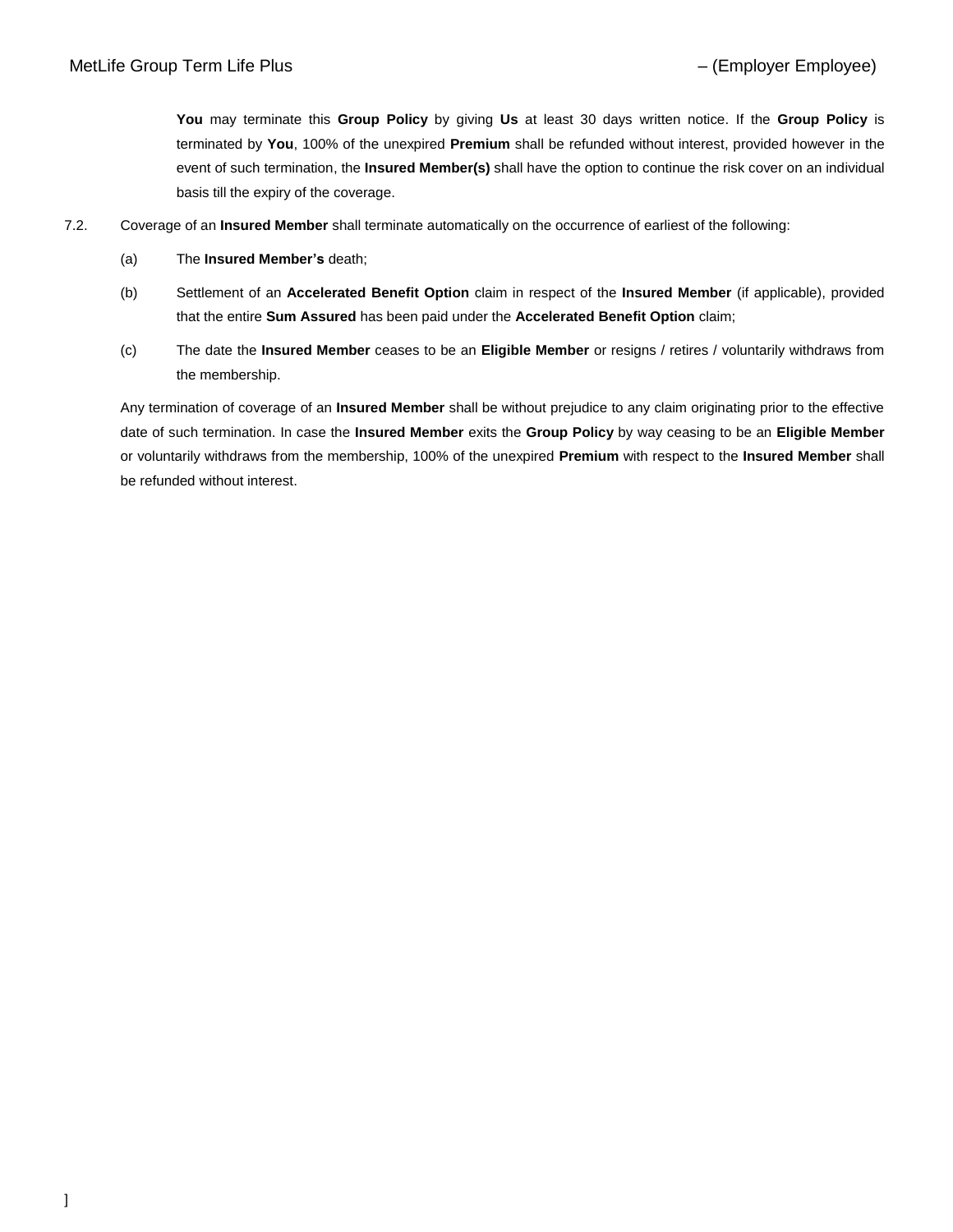# PART E **POLICY CHARGES**

There are no policy charges applicable under this **Group Policy.**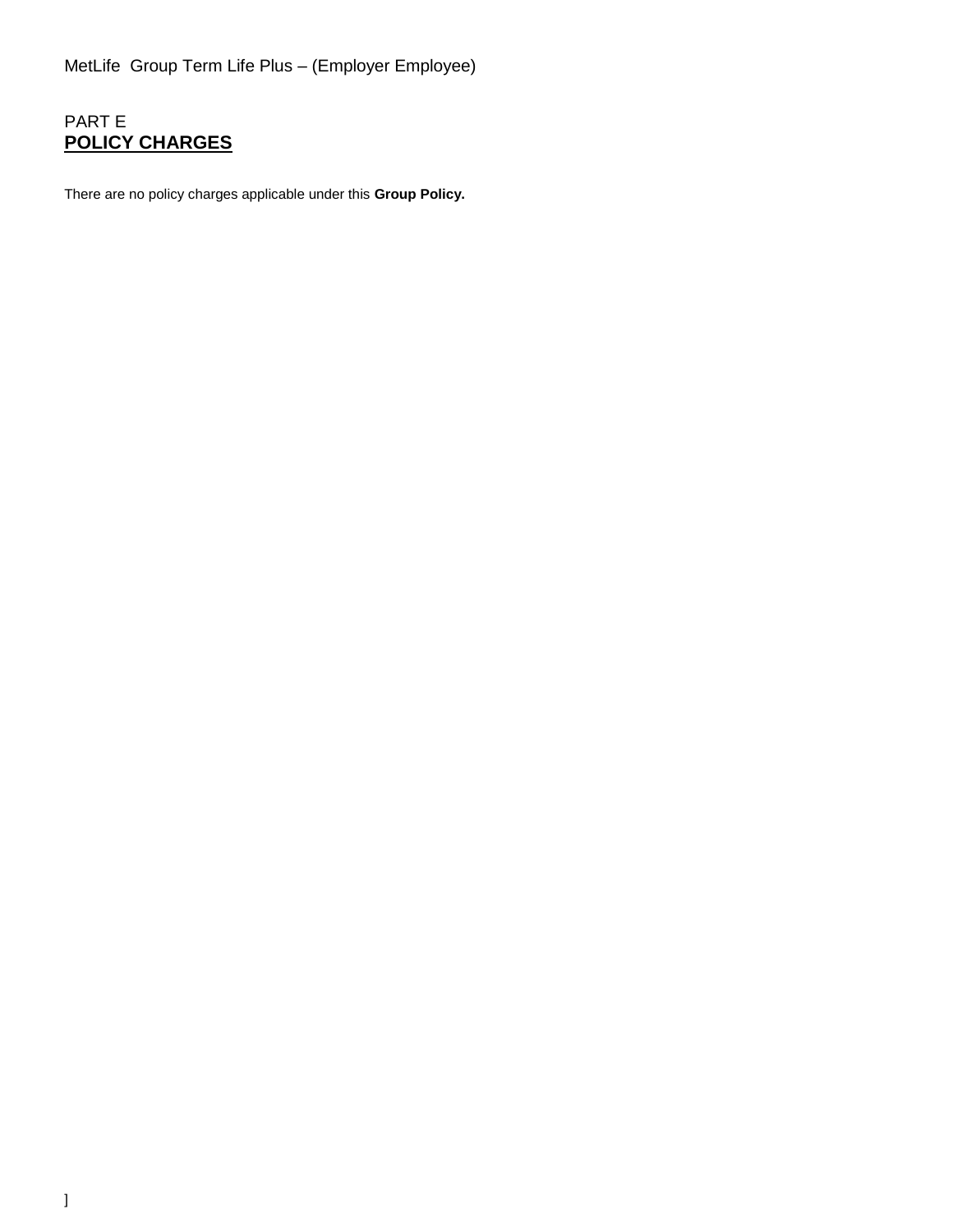## **PART F GENERAL TERMS & CONDITIONS**

#### **The following general terms and conditions are applicable to Your Group Policy.**

#### **1. Taxation**

Any tax benefits under the **Group Policy** shall be in accordance with the prevailing laws relating to taxation in India and any amendments thereto from time to time. **We** reserve the right to deduct charge or recover taxes or applicable duties in accordance with applicable law from any payments received or made under or in relation to the **Group Policy**. accordance with provisions of Section 39 of the Insurance Act 1938 as amended from time to time. A Leaflet containing the simplified version of the provisions of Section 39 is enclosed as Annexure to this **Group Policy** for your reference.

## **2. Non-assignment of Benefits**

No assignment of the benefits is permissible under this **Group Policy**. The benefits payable hereunder are strictly personal and cannot be assigned, charged or alienated in any way by **You**, the **Insured Members** or the **Nominees** or any other persons.

#### **3. Governing laws and jurisdiction**

The terms and conditions of the Group Policy shall be governed by and be interpreted in accordance with Indian law and all disputes and differences arising under or in relation to the Group Policy shall be subject to the sole and exclusive jurisdiction of the courts situated in Mumbai.

### **4. Section 45 of the Insurance Act 1938**

- 1. No policy of life insurance shall be called in question on any ground whatsoever after the expiry of three years from the date of the policy i.e. from the date of commencement of the policy or the date of commencement of risk or the date of revival of the policy or the date of the rider to the policy, whichever is later.
- 2. A policy of life insurance may be called in question at any time within three years from the date of commencement of the policy or the date of commencement of risk or the date of revival of the policy or the date of the rider to the policy, whichever is later, on the ground of fraud; provided that the insurer shall have to communicate in writing to the insured or the legal representatives or nominees or assignees of the insured, the grounds and materials on which such decision is based. For the purposes of this sub-section, the expression 'fraud' means any of the following acts committed by the insured or by his agent, with the intent to deceive the insurer or to induce the insurer to issue a life insurance policy:
	- a. the suggestion, as a fact of that which is not true and which the insured does not believe to be true;
	- b. The active concealment of a fact by the insured having knowledge or belief of the fact;
	- c. Any other act fitted to deceive; and
	- d. Any such act or omission as the law specifically declares to be fraudulent.

Mere silence as to facts likely to affect the assessment of risk by the insurer is not fraud, unless the circumstances of the case are such that regard being had to them, it is the duty of the insured or his agent, keeping silence to speak, or unless his silence is, in itself, equivalent to speak.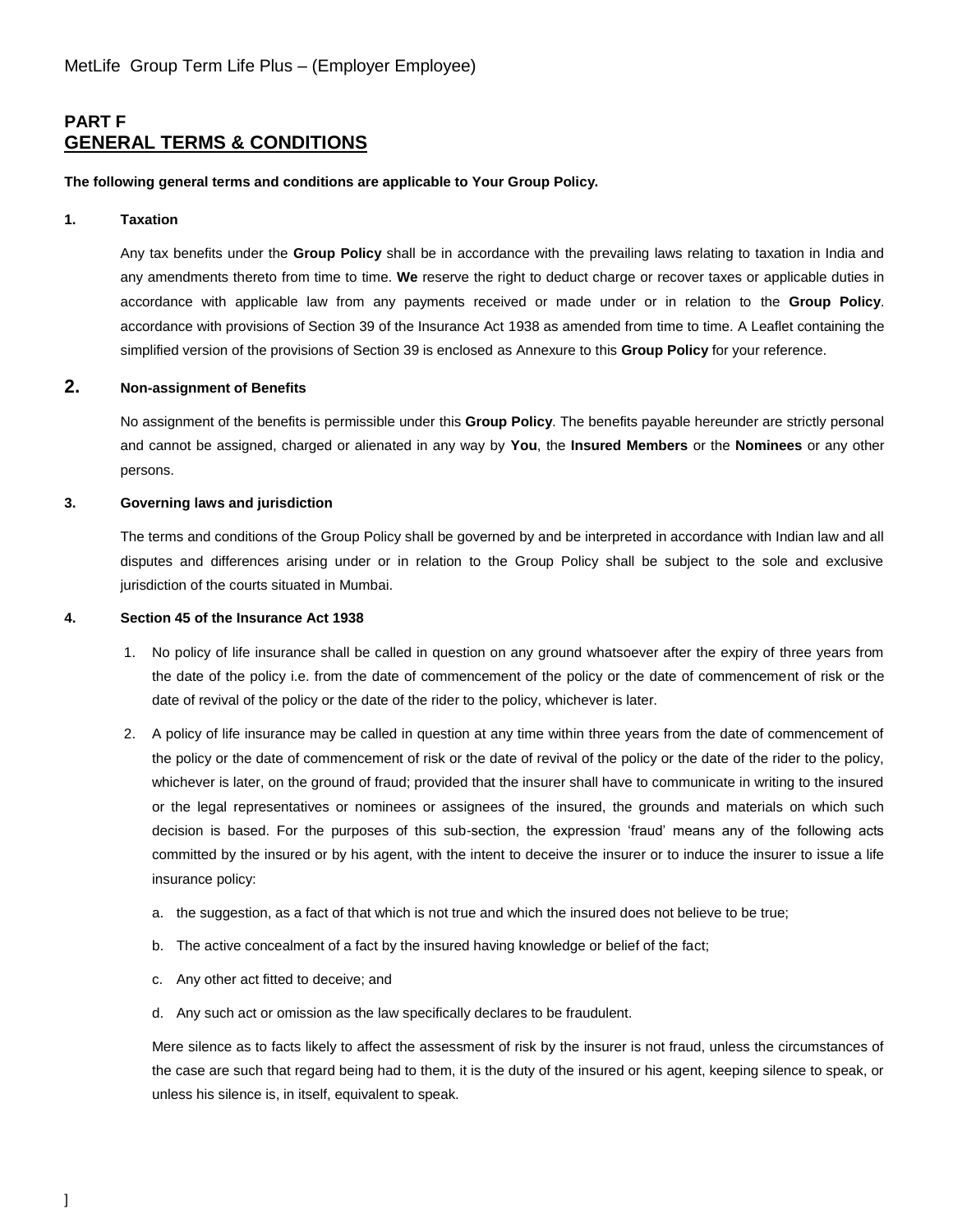## MetLife Group Term Life Plus – (Employer Employee)

- 3. Notwithstanding anything contained in sub section 2, no insurer shall repudiate a life insurance policy on the ground of fraud if the insured can prove that the misstatement of or suppression of a material fact was true to the best of his knowledge and belief or that there was no deliberate intention to suppress the fact or that such mis-statement of or suppression of a material fact are within the knowledge of the insurer; provided that in case of fraud, the onus of disproving lies upon the beneficiaries, in case the policyholder is not alive. A person who solicits and negotiates a contract of insurance shall be deemed for the purpose of the formation of the contract, to be the agent of the insurer.
- 4. A policy of life insurance may be called in question at any time within three years from the date of commencement of the policy or the date of commencement of risk or the date of revival of the policy or the date of the rider to the policy, whichever is later, on the ground that any statement of or suppression of a fact material to the expectancy of the life of the insured was incorrectly made in the proposal or other document on the basis of which the policy was issued or revived or rider issued; provided that the insurer shall have to communicate in writing to the insured or the legal representatives or nominees or assignees of the insured the grounds and materials on which such decision to repudiate the policy of life insurance is based. In case of repudiation of the policy on the ground of misstatement or suppression of a material fact, and not on ground of fraud, the premiums collected on the policy till date of repudiation shall be paid to the insured or the legal representatives or nominees or assignees of the insured within a period of ninety days from the date of such repudiation. The mis-statement of or suppression of fact shall not be considered material unless it has a direct bearing on the risk undertaken by the insurer, the onus is on the insurer to show that had the insurer been aware of the said fact, no life insurance policy would have been issued to the insured.
- 5. Nothing in this section shall prevent the insurer from calling for proof of age at any time if he is entitled to do so, and no policy shall be deemed to be called in question merely because the terms of the policy are adjusted on subsequent proof that the age of the life insured was incorrectly stated in the proposal.
- **5. Fraud, Misrepresentation and Forfeiture**: Fraud, Misrepresentation and Forfeiture would be dealt with in accordance with provisions of Section 45 of the Insurance Act 1938 as amended from time to time. A Leaflet containing the simplified version of the provisions of Section 45 is enclosed in Annexure for your reference.

### **6. Address for communications**

All notices and communications with respect to this **Group Policy** shall be sent to **Us** at following address:

### **PNB MetLife India Insurance Company Limited,**

**Registered office:** Unit No. 701, 702 & 703, 7th Floor, West Wing, Raheja Towers, 26/27 M G Road, Bangalore -560001, Karnataka.

**Call us** Toll-free at 1-800-425-6969,

**Website:** [www.pnbmetlife.com,](http://www.pnbmetlife.com/)

**Email**: indiaservice@pnbmetlife.co.in or

**Write to us:** 1st Floor, Techniplex -1*,* Techniplex Complex, Off Veer Savarkar Flyover, Goregaon (West), Mumbai – 400062. Phone: +91-22-41790000, Fax: +91-22-41790203

### **7. Loss of the Group Policy document**

If the **Group Policy** is lost or destroyed, **You** may make a written request for a duplicate **Group Policy** which **We** will issue duly endorsed to show that it is in place of the original document, provided that **We** receive the fee prescribed by **Us** for issuing the duplicate policy document. Upon the issue of a duplicate policy document, the original shall cease to have any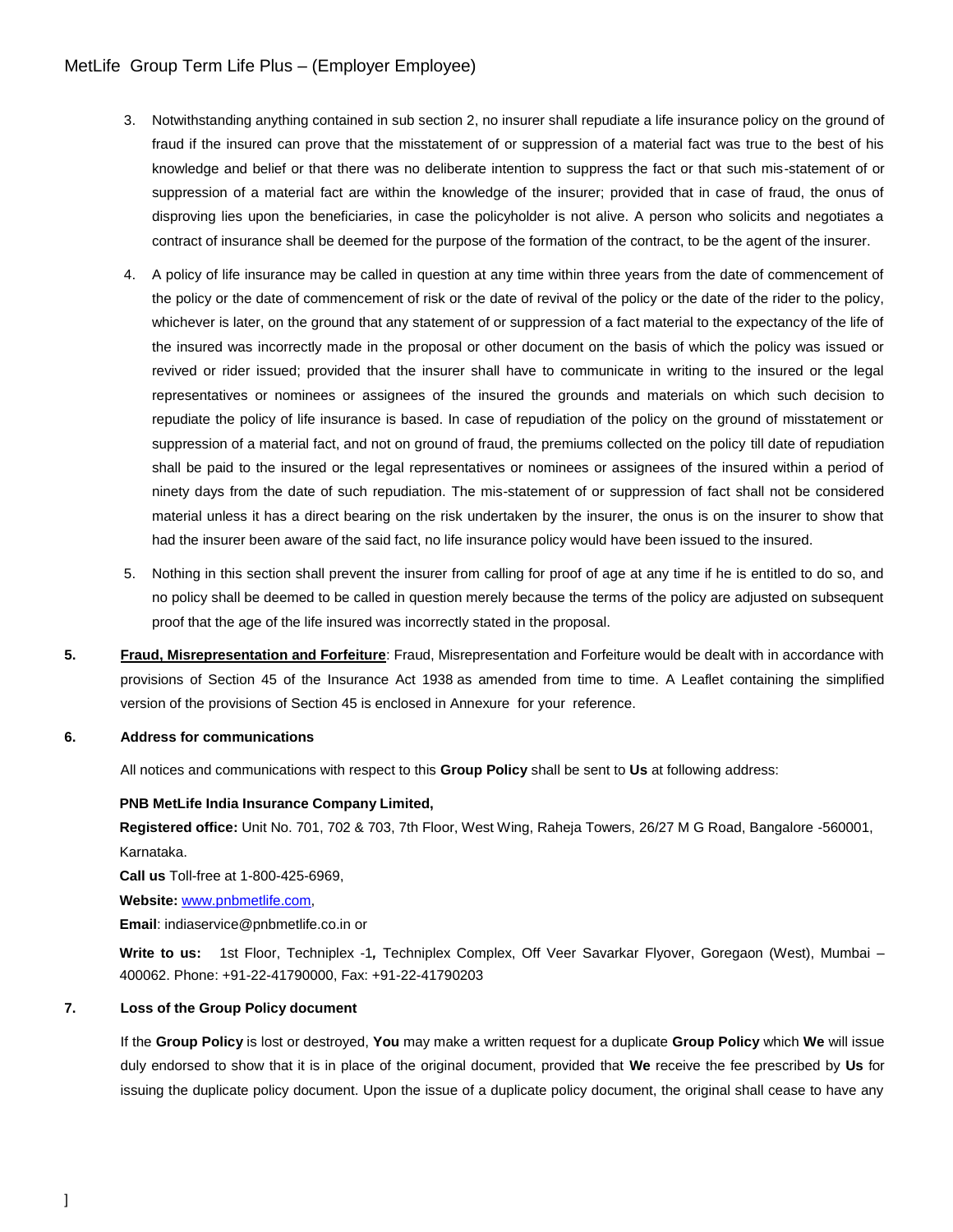legal force or effect. **You** agree that **You** shall indemnify and hold **Us** free and harmless from and against any claims or demands that may arise under or in relation to the original **Group Policy** document.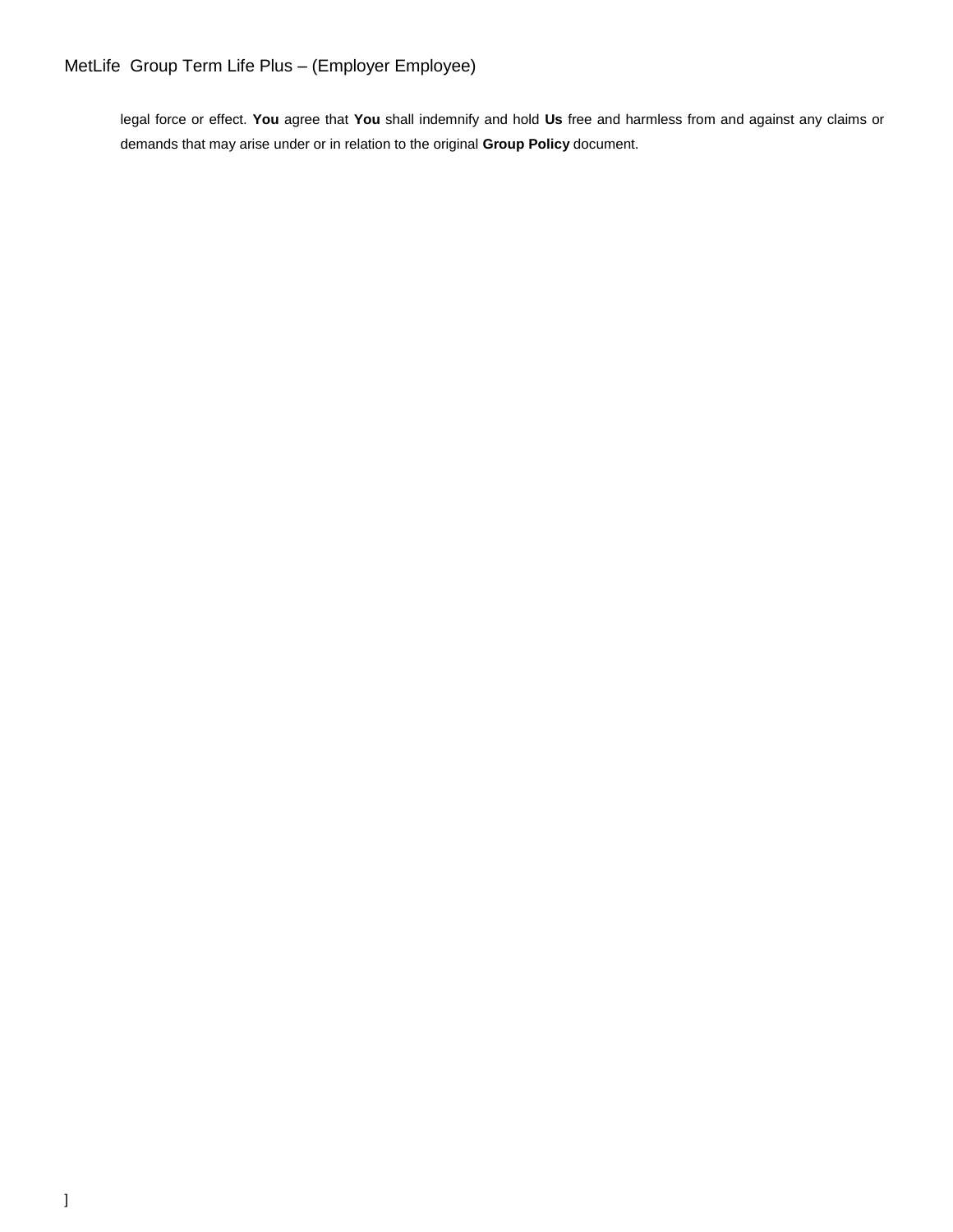## **PART G GRIEVANCE REDRESSAL MECHANISM & OMBUDSMAN DETAILS**

#### **Grievance Redressal Mechanism**

In case **You** or the **Insured Member** or the **Nominee** have any query or complaint or grievance, **You/Insured Member/Nominee** may approach **Our** office at the following address:

#### **PNB MetLife India Insurance Company Limited,**

**Registered office:** Unit No. 701, 702 & 703, 7th Floor, West Wing, Raheja Towers, 26/27 M G Road, Bangalore -560001,

Karnataka.

**Call us** Toll-free at 1-800-425-6969,

**Website:** [www.pnbmetlife.com,](http://www.pnbmetlife.com/)

**Email**: indiaservice@pnbmetlife.co.in or

**Write to us:** 1st Floor, Techniplex -1*,* Techniplex Complex, Off Veer Savarkar Flyover, Goregaon (West), Mumbai – 400062. Phone: +91-22-41790000, Fax: +91-22-41790203

Please address **Your/Insured Member's/Nominee's** queries or complaints to **Our** customer services department, and **Your/Insured Member's/Nominee's** grievances to **Our** grievance redressal officer, who are authorized to review **Your/Insured Member's/Nominee's** queries or complaints or grievances and address the same. Please note that only an officer duly authorized by **Us** has the authority to resolve **YourInsured Member's/Nominee's** queries or complaints or grievances. **We** shall in no way be responsible, or liable, or bound by, any replies or communications or undertakings, given by or received from, any financial advisor or any employee who was involved in selling **You** this **Group Policy**.

In case **You/Insured Member/Nominee** are not satisfied with the decision of the above office, or have not received any response within 10 days, **You/Insured Member/Nominee** may contact the Authority by any of the following means for resolution:

**Authority Grievance Call Centre (IGCC) Toll Free No.: 155255**

**You/Insured Member/Nominee** can register your complaint online at [http://www.igms.irda.gov.in](http://www.igms.irda.gov.in/) **You/Insured Member/Nominee** can write or fax your complaints to **Consumer Affairs Department Insurance Regulatory and Development Authority of India 9 th Floor, United India Towers, Basheerbagh, Hyderabad – 500 029, Andhra Pradesh Fax No.: +91-40- 6678 9768 E-mail ID[: complaints@irda.gov.in](mailto:complaints@irda.gov.in)**

In case **You/Insured Member/Nominee** are not satisfied with the decision/resolution of the **Company**, **You/Insured Member/Nominee** may approach the Insurance Ombudsman at the address in the list of ombudsman below, if **Your/Insured Member's/Nominee's** grievance pertains to**:**

- (a) Insurance claim that has been rejected or dispute of a claim on legal construction of the **Group Policy;**
- (b) Delay in settlement of claim;
- (c) Dispute with regard to premium; or
- (d) Non-receipt of **Your Group Policy document**.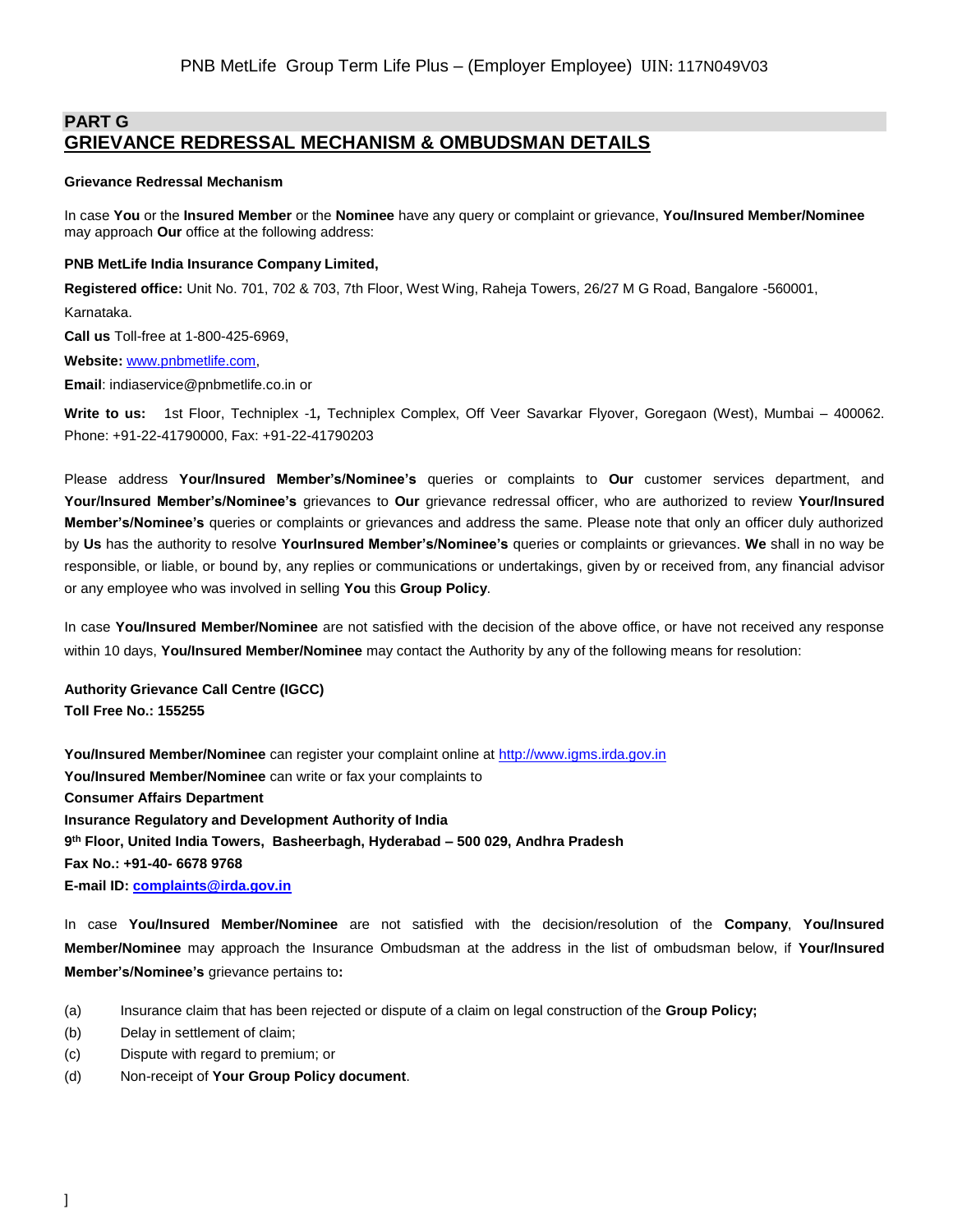The complaint should be made in writing duly signed by the **You**, **Insured Member/Nominee** with full details of the complaint and the contact information of complainant

As per Rule 13(3) of the Redress of Public Grievances Rules 1998, the complaint to the insurance ombudsman can be made:

- (a) Only if the grievance has been rejected by the grievance redress machinery of the Insurer;
- (b) Within a period of one year from the date of rejection by the insurer; and
- (c) If it is not simultaneously under any litigation.

## **List of Insurance Ombudsman**

| <b>CONTACT</b><br><b>LOCATION</b> | <b>CONTACT DETAILS</b>                                                                                                                                                                                                    | <b>JURISDICTION</b>                                                                                                             |
|-----------------------------------|---------------------------------------------------------------------------------------------------------------------------------------------------------------------------------------------------------------------------|---------------------------------------------------------------------------------------------------------------------------------|
| <b>AHMEDABAD</b>                  | 2nd floor, Ambica House, Near C.U. Shah College,<br>Ashram Road.<br>Ahmedabad - 380 014<br>Tel.:- 079-27546840, 27545441. Fax:- 079-27546142<br>Email:- bimalokpal.ahmedabad@gbic.co.in                                   | State of Gujarat, Union Territories of Dadra &<br>Nagar Haveli and Daman and Diu.                                               |
| <b>BENGALURU</b>                  | 19/19, Jeevan Soudha Building, Ground Floor<br>24 <sup>th</sup> Main, J.P. Nagar First Phase,<br>Bengaluru- 560 025<br>Tel.: 080 - 26652049/26652048<br>Email: bimalokpal.bengaluru@gbic.co.in                            | State of Karnataka.                                                                                                             |
| <b>BHOPAL</b>                     | Janak Vihar Complex, 2nd Floor, 6, Malviya Nagar,<br>Opp. Airtel, Near New Market, Bhopal - 462 003.<br>Tel.:- 0755-2769201/202. Fax:- 0755-2769203<br>Email:- bimalokpal.bhopal@gbic.co.in                               | States of Madhya Pradesh and Chhattisgarh.                                                                                      |
| <b>BHUBANESHWAR</b>               | 62, Forest park, Bhubneshwar - 751 009.<br>Tel.:- 0674-2596003/2596455. Fax:- 0674-2596429<br>Email:- bimalokpal.bhubaneswar@gbic.co.in                                                                                   | State of Orissa.                                                                                                                |
| <b>CHANDIGARH</b>                 | S.C.O. No. 101-103, 2nd Floor,<br>Batra Building, Sector 17 - D, Chandigarh - 160 017.<br>Tel.:- 0172-2706468, 2773101. Fax:- 0172-2708274<br>Email:-bimalokpal.chandigarh@gbic.co.in                                     | States of Punjab, Haryana, Himachal<br>Pradesh, Jammu & Kashmir and Union<br>Territory of Chandigarh.                           |
| <b>CHENNAI</b>                    | Fatima Akhtar Court, 4th Floor, 453 (old 312), Anna<br>Salai, Teynampet, Chennai - 600 018.<br>Tel.:- 044-24333668/24335284. Fax:- 044-24333664<br>Email: - bimalokpal.chennai@gbic.co.in                                 | State of Tamil Nadu and Union Territory<br>Pondicherry Town and Karaikal (which are<br>part of Union Territory of Pondicherry). |
| <b>DELHI</b>                      | 2/2 A, Universal Insurance Building,<br>Asaf Ali Road, New Delhi - 110 002.<br>Tel.:- 011-23234057/23232037. Fax:- 011-23230858<br>Email:- bimalokpal.delhi@gbic.co.in                                                    | State of Delhi.                                                                                                                 |
| <b>KOCHI</b>                      | 2 <sup>nd</sup> Floor, CC-27/2603, Pulinat Building, M.G. Road,<br>Ernakulam, Kochi-682 015.<br>Tel.:-0484-2358759, 2359338. Fax:- 0484-2359336<br>Email:- bimalokpal.ernakulam@gbic.co.in                                | State of Kerala and Union Territory of<br>(a) Lakshadweep<br>(b) Mahe - a part of Union Territory of<br>Pondicherry             |
| <b>GUWAHATI</b>                   | Jeevan Nivesh' Bldg., 5th Floor,<br>Near. Pan bazar over bridge, S.S. Road, Guwahati -<br>781001.<br>Tel.:- 0361-2132204/2132205. Fax:- 0361-2732937<br>Email:- bimalokpal.guwahati@gbic.co.in                            | States of Assam, Meghalaya, Manipur,<br>Mizoram, Arunachal Pradesh, Nagaland and<br>Tripura.                                    |
| <b>HYDERABAD</b>                  | 6-2-46, 1st floor, "Moin Court", Lane Opp. Saleem<br>Function Palace,<br>A. C. Guards, Lakdi-Ka-Pool, Hyderabad - 500 004.<br>Tel.:- 040-65504123/23312122. Fax:- 040-23376599<br>Email:- bimalokpal.hyderabad@gbic.co.in | State of Andhra Pradesh, Telangana,<br>Union Territory of Yanam which is a part of<br>Territory of Pondicherry.                 |
| <b>JAIPUR</b>                     | Jeevan Nidhi - Il Bldg., Gr. Floor,<br>Bhawani Singh Road, Jaipur - 302 005.                                                                                                                                              | State of Rajasthan.                                                                                                             |